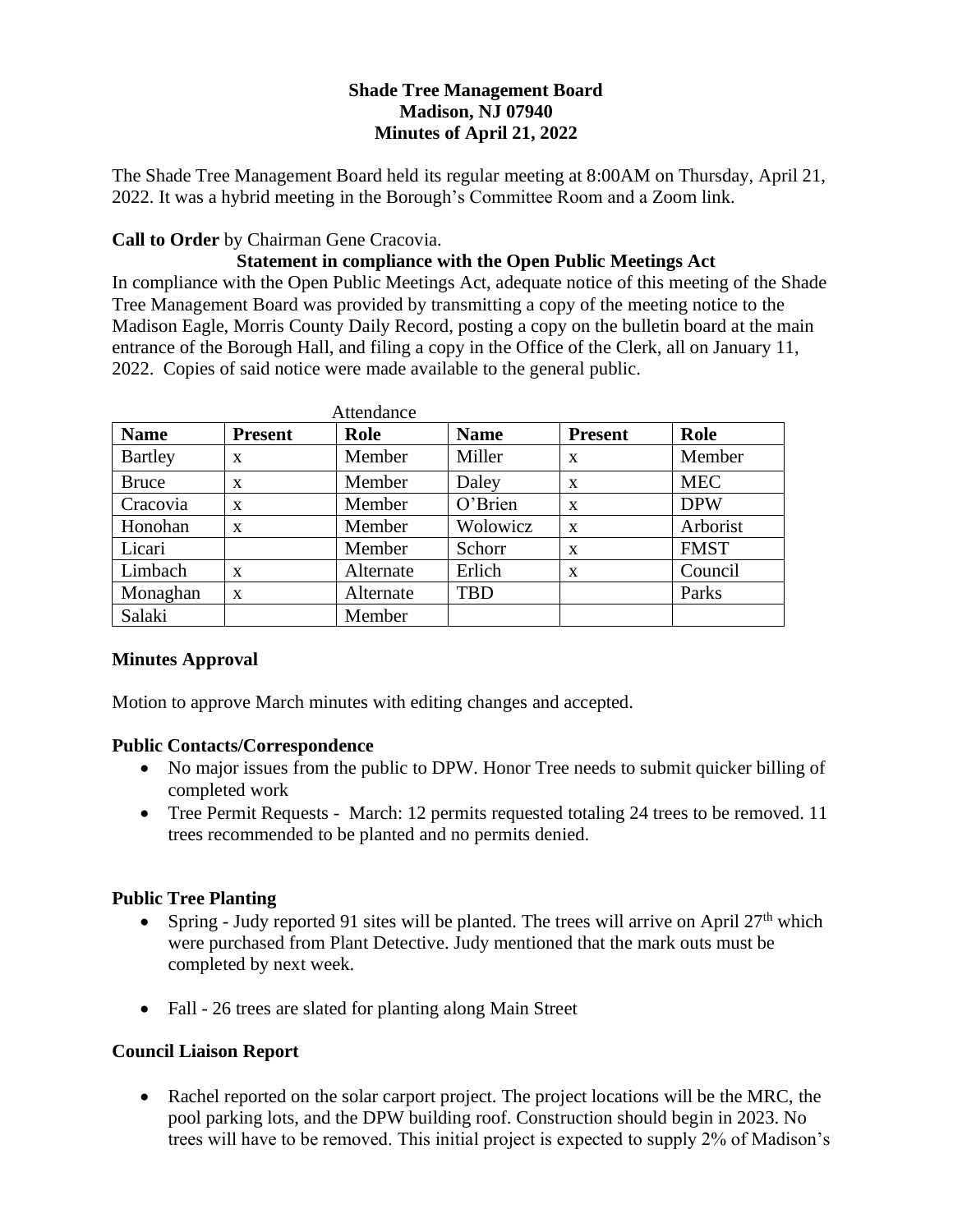electric. She also said that the new N.J. Plastics Law will supplant the current town law starting in May.

Ask the Arborist - The zoom event took place on April 13<sup>th</sup> at 7 pm. There were 40 signups of which 20 attended. The format and questions were deemed a great success. The feedback was very positive. Many thanks to Bridget and Rich for a unique and informative evening. Perhaps this should be a biennial event.

## **Tree Ordinance**

• Latest and possibly the final version of the Ordinance was sent to STMB and Town Council for a review. Of those contacted, all approve of the draft. Final vote will be on April  $27<sup>th</sup>$ .

## **Open Space**

• Nothing to report

# **Budget Report**

Year to Date – 2022 Budget

- Expended: \$2516.58
- 2. Encumbered: \$?
- 3. Remaining Balance: \$?
- Unexpended: \$151,967.99

**Arbor Day** – Nancy reported that the arbor day celebration will be held on May  $7<sup>th</sup>$  at the Crescent Parking Lot at 9 am. Gene will be hosting and the town schools will be participating. It was mentioned that volunteers will be greatly appreciated. Nancy's

**Summerhill Park** – The Garden Club of Madison will be implementing a portion of Tom Salaki's plan to celebrate their 100<sup>th</sup> year anniversary. Their plan is to plant a Tulip tree, and understory plants. The work will be done by a commercial firm. The STMB unanimously voted to support the plantings at the park.

**Land Mark Tree Voting** – Nancy said that there is good momentum for the voting of this year's nomination of land mark trees. Ballots will be available at the Arbor Day celebration. Also, votes may be cast online.

### **Sustainable Madison**

• No report

### **Friends of Madison Shade Trees**

- Chris spoke about their efforts to partner with  $J \& M$  Garden Center to get native trees for both Memorial Park and Summerhill Park.
- Working on promoting Arbor Day
- In the process of ordering banners for display on Main Street promoting the importance of trees
- Chris said that the FMST will sponsor the purchase of native hardwood trees when purchased at J & M. Friends will donate \$200 for the purchase, and J & M will provide an additional 10% discount. FMST will be at J & M on April  $23<sup>rd</sup>$  and  $30<sup>th</sup>$  to promote the offer.